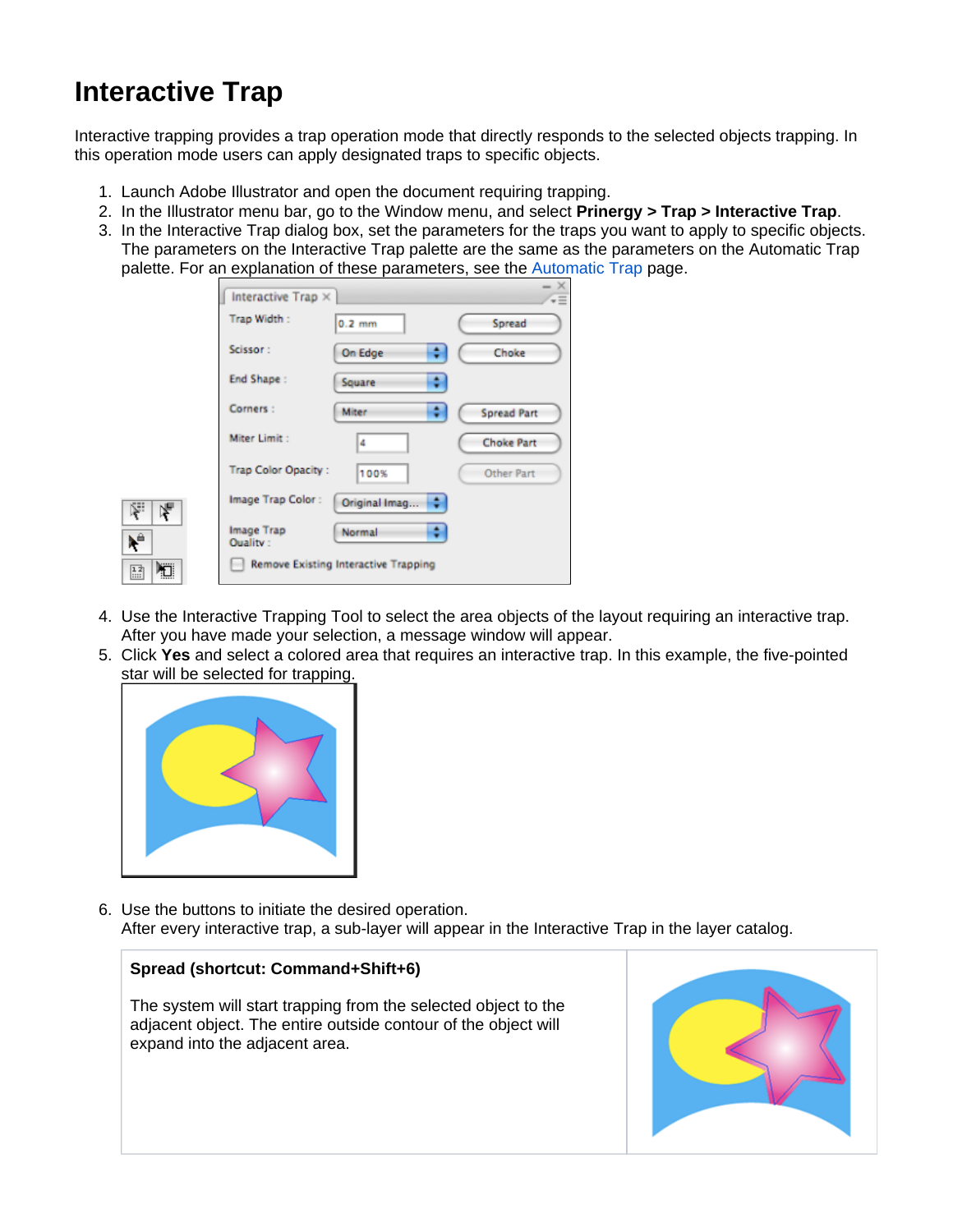

a. Use the Pick Tool to select the trap border you want to remove in the file. The corresponding sublayer of interactive trap is selected.